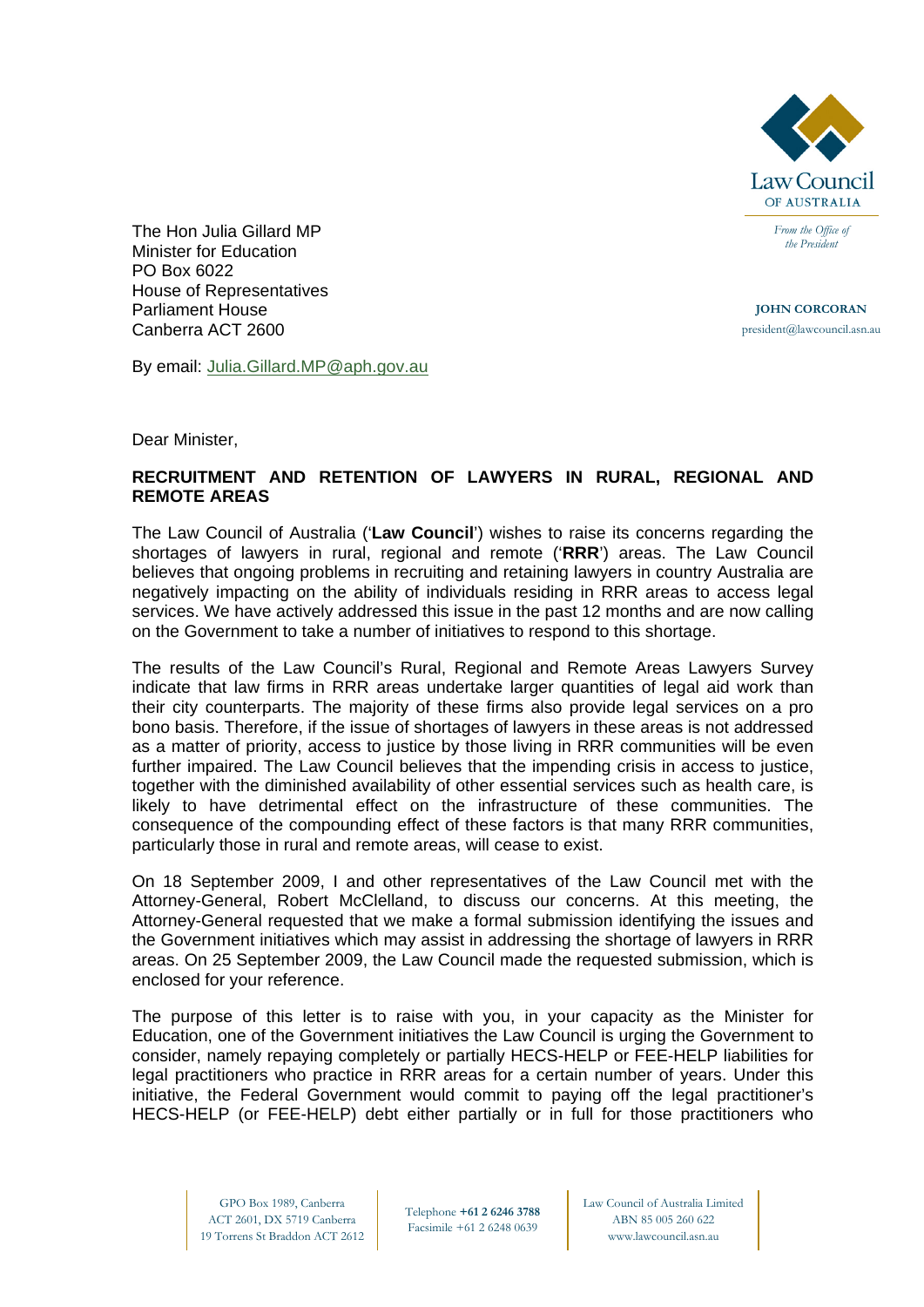practice in RRR areas for a certain number of years following the completion of their degrees. Alternatively, Government could implement a scheme which waives fringe benefits tax for those employers who offer to pay (either partially or in full) the HECS-HELP debt of their employee. Further information regarding this initiative is provided below.

## **Repaying, completely or partially, HECS-HELP (or FEE-HELP) liabilities**

You may be aware that this type of repayment scheme was established by the Federal Government in 2000-2001 as an incentive to attract doctors to work in rural and regional areas of Australia. At the 2020 Summit similar recommendations were proposed as a potential strategy to encourage a range of professionals to live and work in RRR areas, thereby helping to build community capacity and sustainable communities. The Government has provided in principle support for this recommendation.

The Law Council notes that consideration must be given to what would be classified as a RRR area for the purposes of such a scheme. It appears that difficulties in attracting and retaining legal practitioners exist in varying degrees of severity according to the remoteness of the area in question. However, other large centres, such as Darwin, are also encountering significant problems in attracting lawyers. A tiered system which distinguishes between rural centres and more remote locations may ensure that a greater level of compensation is provided to those lawyers who seek employment in areas that are experiencing the greatest difficulties.

A range of policy options concerning HECS-HELP (or FEE-HELP) may be considered by the Federal Governments in order to encourage and promote RRR practice to legal practitioners. Such options would necessarily involve extensive collaboration and involvement with universities. The options included below are progressive, that is, each option represents a greater benefit to the professional from the option preceding it. It is important to note that adequate exit mechanisms for each of the options discussed below would also need to be considered.

- 1. Partially government-subsidised university places. Under this regime, the Federal Government would commit to paying part of the practitioner's HECS-HELP (or FEE-HELP) debt for those practitioners who in turn commit to practicing in RRR areas for a predetermined number of years following the completion of their degrees. The government may additionally choose whether this would only apply to graduates, or whether the regime would apply to any legal practitioner who decided to take up employment in a RRR area, irrespective of any legal employment in the metropolitan area.
- 2. Fully government-subsidised university places. Under the regime, the Federal Government would commit to paying the entire HECS-HELP debt incurred by practitioners for the completion of their law degrees for those practitioners who in turn commit to practising in RRR areas for a predetermined number of years. A number of options are open to government in introducing such an initiative:
	- (a) The practitioner's HECS-HELP (or FEE-HELP) liability is to be waived in the instance when the practitioner has completed a predetermined number of years in RRR practice. In the Law Council's view, if this option is adopted, the number of years should not exceed five.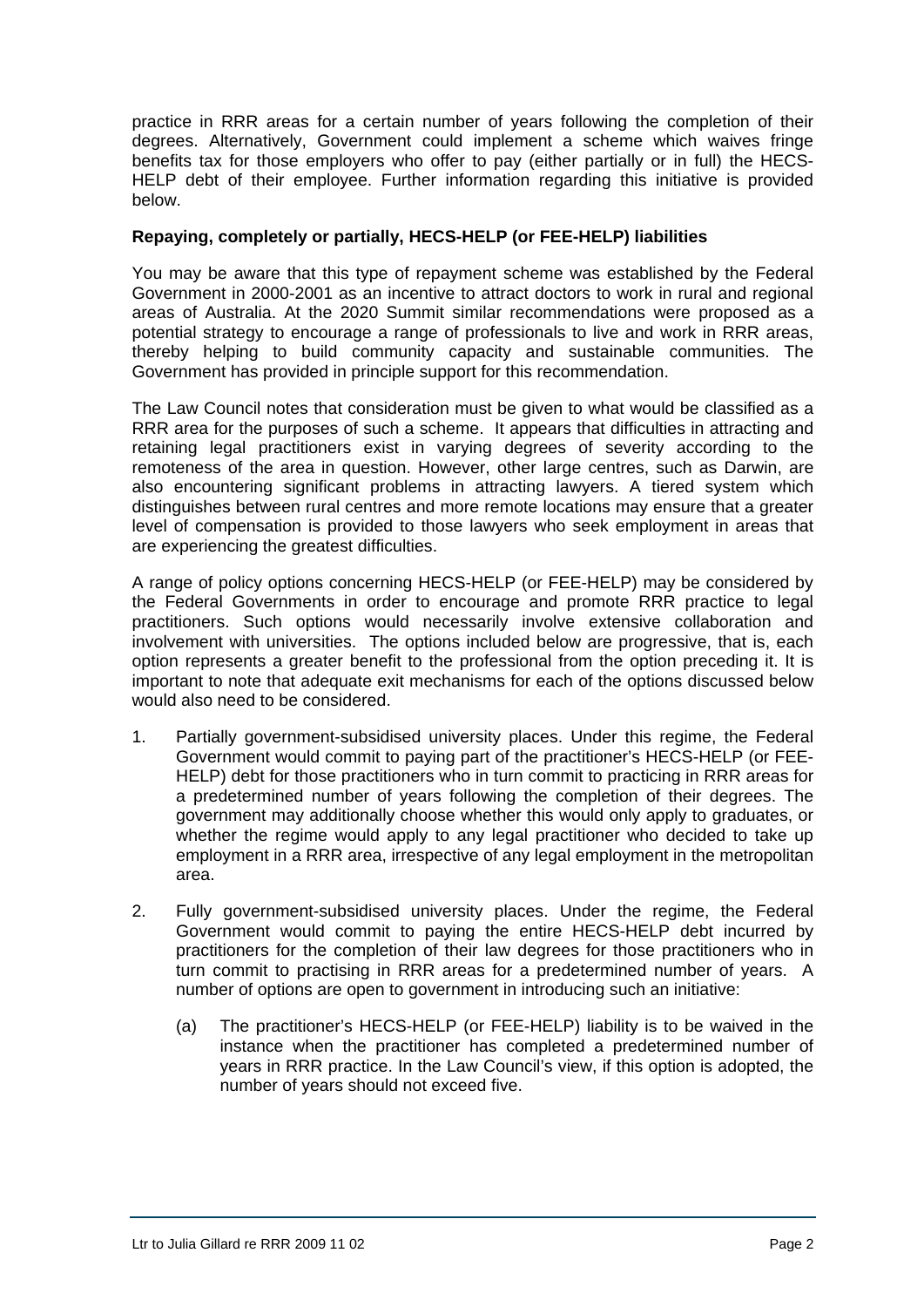(b) The student's HECS-HELP (or FEE-HELP) liability is reduced by a significant amount, for instance 50 per cent, once the practitioner has completed the first year of practice in RRR area. Following the first year, the liability is reduced incrementally, that is, 10 per cent of the initial debt each year the practitioner continues to practice in the RRR area. Thus, under this regime, the HECS-HELP (or FEE-HELP) liability would cease to exist after six years.

| <b>Example 1:</b>     |                                                            |
|-----------------------|------------------------------------------------------------|
| Year 1 debt remaining | $$33,996 \times 0.5$ [ie $50\%$ ] = \$16,998               |
| Year 2 debt remaining | $$16,998 - ($33,996 \times 0.1$ [ie $10\%$ ]) = \$13,598.4 |
| Year 3 debt remaining | $$13,598.4 - ($33,996 \times 0.1) = $10,198.8$             |
| Year 4 debt remaining | $$10,198.8 - ($33,996 \times 0.1) = $6,799.2$              |
| Year 5 debt remaining | $$6,799.2 - ($33,996 \times 0.1) = $3,399.6$               |
| Year 6 debt remaining | $$3,399.6 - ($33,996 \times 0.1) = $0$                     |
|                       |                                                            |

Note: Variations of this model are possible. For instance, it is not necessary to reduce the sum by 10 per cent of the original debt sum. The remaining debt could be reduced by 10 per cent. Thus, in the example above the \$16,998 sum could be reduced by 10 per cent, meaning that a longer period would be required to pay off the entire HECS-HELP (or FEE-HELP) debt.

(c) The practitioner's HECS-HELP (or FEE-HELP) liability is reduced incrementally with each year the practitioner spends in practice in a RRR area. For instance, the liability would be reduced by 20 per cent of the initial debt each year the practitioner remains in legal employment in the RRR area. Thus, under this regime, the HECS-HELP (or FEE-HELP) liability would cease to exist after five years.

| <b>Example 2:</b>     |                                                        |
|-----------------------|--------------------------------------------------------|
| Year 1 debt remaining | \$33,996                                               |
| Year 2 debt remaining | $$33,996 - ($33,996 \times 0.2$ [ie 20%]) = \$27,196.8 |
| Year 3 debt remaining | $$27,196.8 - ($33,996 \times 0.2) = $20,397.6$         |
| Year 4 debt remaining | $$20,397.6 - ($33,996 \times 0.2) = $13,598.4$         |
| Year 5 debt remaining | $$13,598.4 - ($33,996 \times 0.2) = $6,799.2$          |
| Year 6 debt remaining | $$6,799.2 \cdot ($33,996 \times 0.2) = $0$             |

Note: See explanation above in relation to Example 1 as to what impact any variations may have. It is also important to note that variations in the percentage of the debt reduced each year will lead to variations in time periods taken to pay off the debt.

(d) The practitioner's HECS-HELP (or FEE-HELP) debt is frozen (not indexed with inflation) when they start work in a RRR area. There is no reduction to this amount beyond what the practitioner is obliged to pay out of their income for three years. After a certain number of years continuous service (for example, five years) in a RRR area, the debt is cleared.